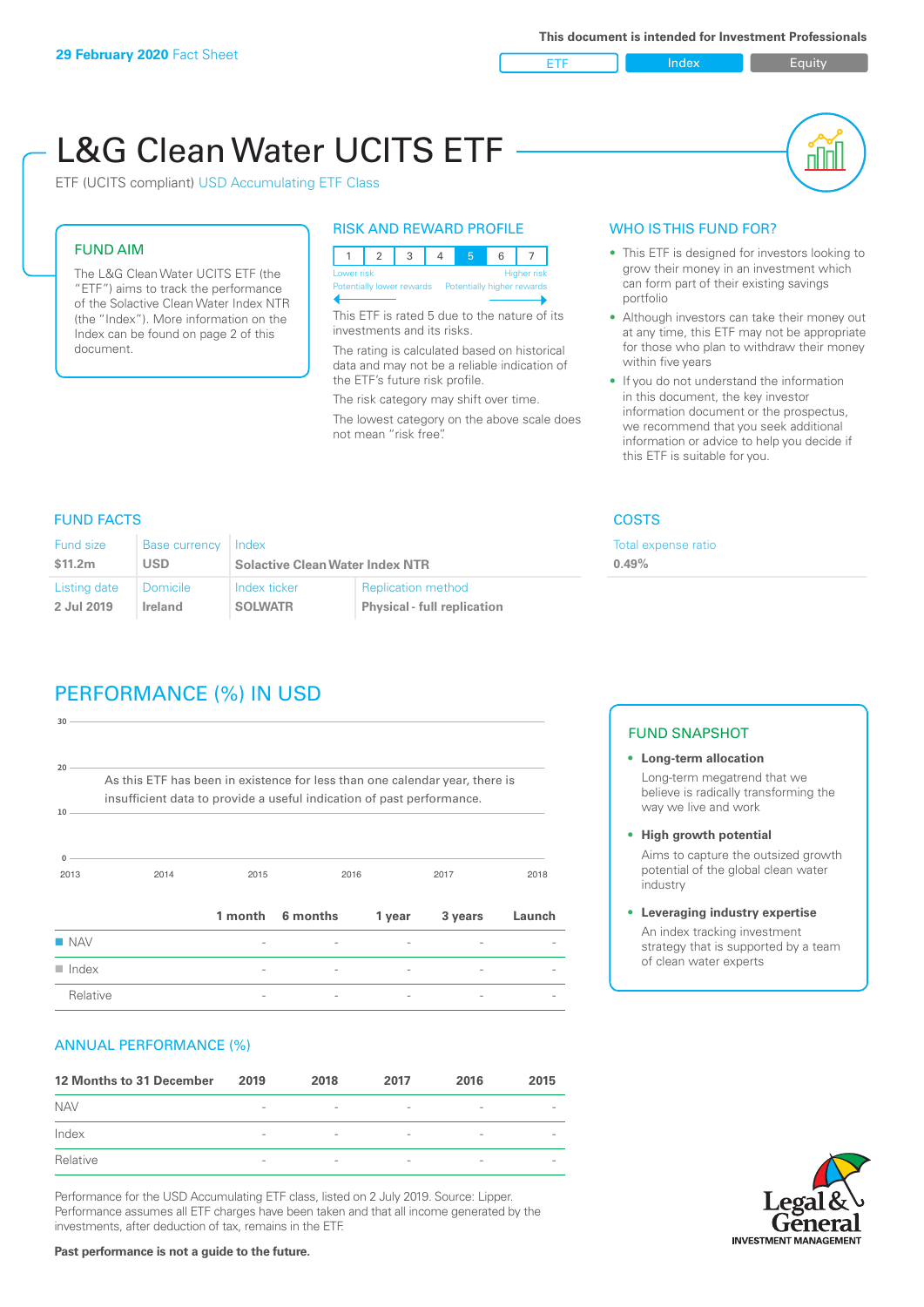ETF (UCITS compliant) USD Accumulating ETF Class

### INDEX BREAKDOWN

The breakdowns below relate to the Index. The ETF's portfolio may deviate from the below. All data source LGIM unless otherwise stated. Totals may not sum to 100% due to rounding.



#### SECTOR (%)

| $\blacksquare$ Industrials | 50.3 |
|----------------------------|------|
| $\blacksquare$ Utilities   | 26.5 |
| Information Technology     | 8.4  |
| $\blacksquare$ Health Care | 7.7  |
| $\blacksquare$ Materials   | 3.5  |
| ■ Consumer Discretionary   | 1.9  |
| $\blacksquare$ Energy      | 17   |



| $\blacksquare$ GBP | 8.9 |
|--------------------|-----|
| $\blacksquare$ JPY | 6.4 |
| $H$ HKD            | 5.5 |
| EUR                | 3.3 |
| $\blacksquare$ SEK | 2.2 |
| CHF                | 1.8 |
|                    |     |

■ Top 10 constituents 23.7% Rest of Index 76.3% No. of constituents in Index 51

#### TOP 10 CONSTITUENTS (%)

| AquaVenture Holdings             | 27             |
|----------------------------------|----------------|
| <b>Advanced Drainage Systems</b> | 26             |
| Evogua Water Technologies        | 25             |
| Severn Trent                     | 25             |
| United Utilities                 | 25             |
| <b>Badger Meter</b>              | 2.3            |
| <b>Rockwell Automation</b>       | 2.2            |
| Alfa Laval                       | 22             |
| Sabesp                           | 21             |
| Lindsay Corporation              | 2 <sub>1</sub> |
|                                  |                |

#### INDEX DESCRIPTION

The Index aims to track the performance of a basket of stocks of companies that are actively engaged in the international clean water industry through the provision of technological, digital, engineering, utility and/or other services.

The Index is comprised of companies which are publically traded on various stock exchanges around the world that are either i) companies determined to have expertise in "Utilities" with a minimum Water Revenue Share of 90%, or ii) companies determined to have expertise in "Engineering" with a minimum Water Revenue Share of 50% or iii) companies determined to have expertise in "Technology" or "Digital" and a minimum Water Revenue Share of 5%. A company is only eligible for inclusion in the index if (1) it is of sufficient size (determined by reference to the total market value of the proportion of its shares that are publically traded) and (2) it is sufficiently "liquid" (a measure of how actively its shares are traded on a daily basis). Moreover, the Index excludes companies: (a) engaged in pure coal mining; (b) involved in the production of controversial weapons; or (c) that, for a continuous period of three years, have been classified as being in breach of at least one of the UN Global Compact principles, which is a set of globally accepted standards on human rights, labour, environment and corruption.

The universe of companies out of which the Index selection is made is refreshed annually in March. However, the Index is reconstituted semi-annually in March and September in accordance with the full selection criteria and all companies are equally weighted within the Index. On a monthly basis, the weight of each company is assessed and, if any of them exceed 15% of the index, the weights of all companies are adjusted so that they are again equally weighted within the Index.

#### INVESTMENT MANAGER

GO ETF Solutions LLP is the investment manager for each of the exchange traded funds (ETFs) issued by Legal & General UCITS ETF Plc and is responsible for the day-to-day investment management decisions for this ETF. The team is highly experienced with respect to all aspects relating to the management of an ETF portfolio, including collateral management, OTC swap trading, adherence to UCITS regulations and counterparty exposure and monitoring.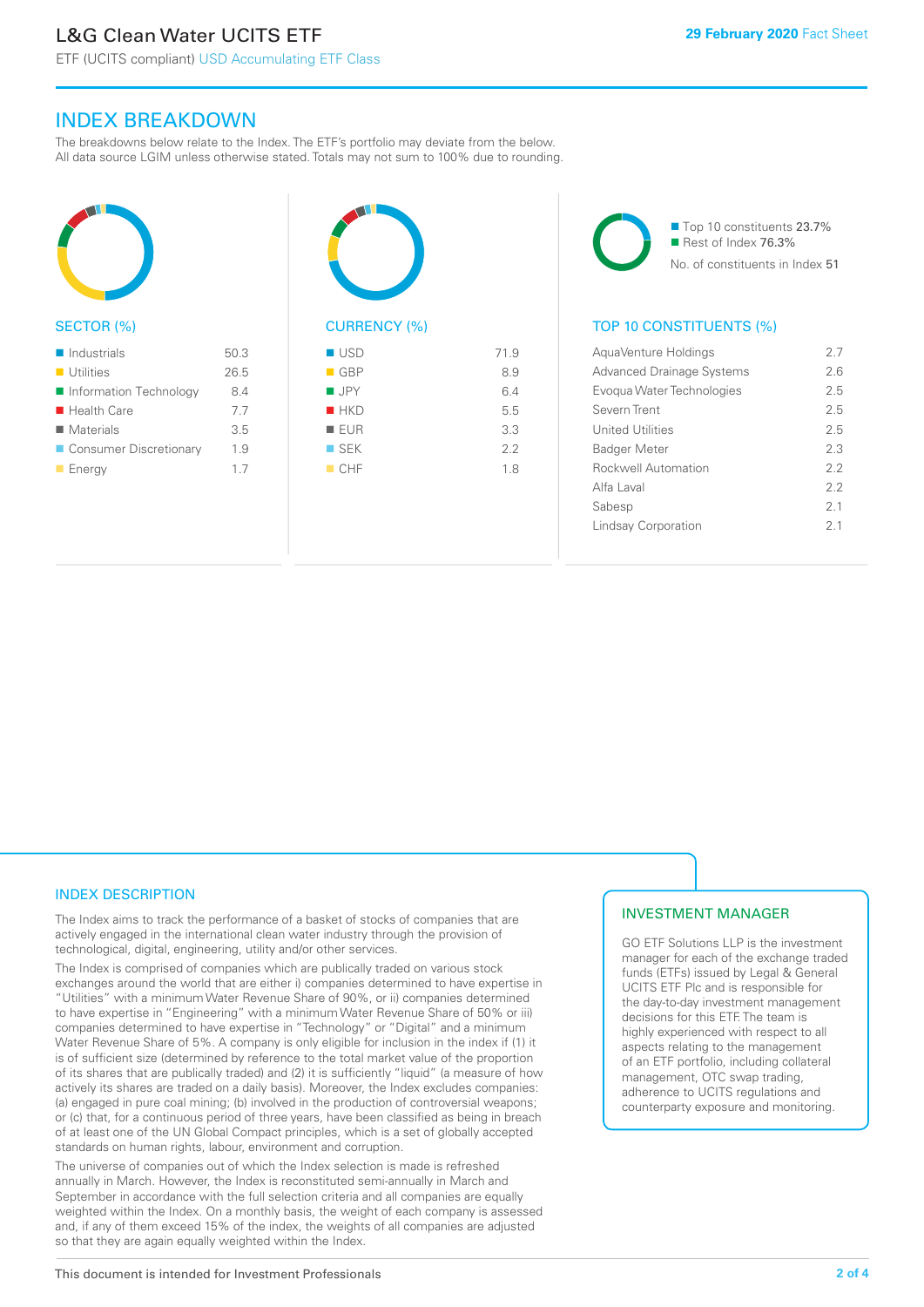# L&G Clean Water UCITS ETF

ETF (UCITS compliant) USD Accumulating ETF Class

#### KEY RISKS

- The value of an investment and any income taken from it is not guaranteed and can go down as well as up; you may not get back the amount you originally invested.
- Third party service providers (such as counterparties entering into financial derivative instruments with the ETF or the ETF's depositary) may go bankrupt and fail to pay money due to the ETF or return property belonging to the ETF.
- As the Index includes micro, small and medium-sized publicly traded companies, the ETF is subject to the risk that such companies may be more vulnerable to adverse business or economic events and greater and more unpredictable price changes than larger companies or the stock market as a whole.
- The ETF is subject to the risks associated with technology-focused companies and are particularly vulnerable to rapid developments in technology (which may leave their products out-of-date), government regulation and competition from domestic and foreign competitors who may have lower production costs. Such companies may also have difficulties establishing and maintaining patents, copyrights, trademarks and trade secrets relating to their products which could negatively affect their value.
- It may not always be possible to buy and sell ETF shares on a stock exchange or at prices closely reflecting the NAV.
- If the Index provider stops calculating the Index or if the ETF's license to track the Index is terminated, the ETF may have to be closed.

For more information, please refer to the key investor information document on our website Ø

#### TRADING INFORMATION

| <b>Exchange</b>           | <b>Currency ISIN</b> |                                   | <b>SEDOL</b> | Ticker | <b>Bloomberg</b> |
|---------------------------|----------------------|-----------------------------------|--------------|--------|------------------|
| London Stock Exchange USD |                      | IE00BK5BC891 BKF3DB5 GLUG GLUG LN |              |        |                  |
| London Stock Exchange GBX |                      | IE00BK5BC891 BKF3DC6 GLGG GLGG LN |              |        |                  |
| Borsa Italiana            | <b>FUR</b>           | IE00BK5BC891 BKF3D93 GLUG GLUG IM |              |        |                  |
| Deutsche Börse            | FUR.                 | DE000A2PPATO BJXP9NO XMLC XMLCGY  |              |        |                  |

The currency shown is the trading currency of the listing.



#### SPOTLIGHT ON LEGAL & GENERAL INVESTMENT MANAGEMENT

We are one of Europe's largest asset managers and a major global investor, with assets under management of €1,411.7 billion (as at 31 December 2019). We work with a wide range of global clients, including pension schemes, sovereign wealth funds, fund distributors and retail investors.

Source: LGIM internal data as at 31 December 2019. The AUM disclosed aggregates the assets managed by LGIM in the UK, LGIMA in the US and LGIM Asia in Hong Kong. The AUM includes the value of securities and derivatives positions.

#### COUNTRY REGISTRATION



#### TO FIND OUT MORE



#### **Index Disclaimer**

The ETF is not sponsored, promoted, sold or supported by Solactive AG. Nor does Solactive AG offer any express or implicit guarantee or assurance either with regard to the results of using the Index and/or Index trade mark or the Index price, at any time or in any other respect.

The Index is calculated and published by Solactive AG. Solactive AG uses its best efforts to ensure that the Index is calculated correctly. Irrespective of its obligations towards the Company, Solactive AG has no obligation to point out errors in the Index to third parties including, but not limited to, investors and/or financial intermediaries of the ETF. Solactive AG does not guarantee the accuracy and/or the completeness of the Index or any related data, and shall not have any liability for any errors, omissions or interruptions therein.

Neither publication of the Index by Solactive AG, nor the licensing of the Index or Index trade mark, for the purpose of use in connection with the ETF, constitutes a recommendation by Solactive AG to invest capital in said ETF nor does it, in any way, represent an assurance or opinion of Solactive AG with regard to any investment in this ETF. In no event shall Solactive AG have any liability for any lost profits or indirect, punitive, special or consequential damages or losses, even if notified of the possibility thereof.